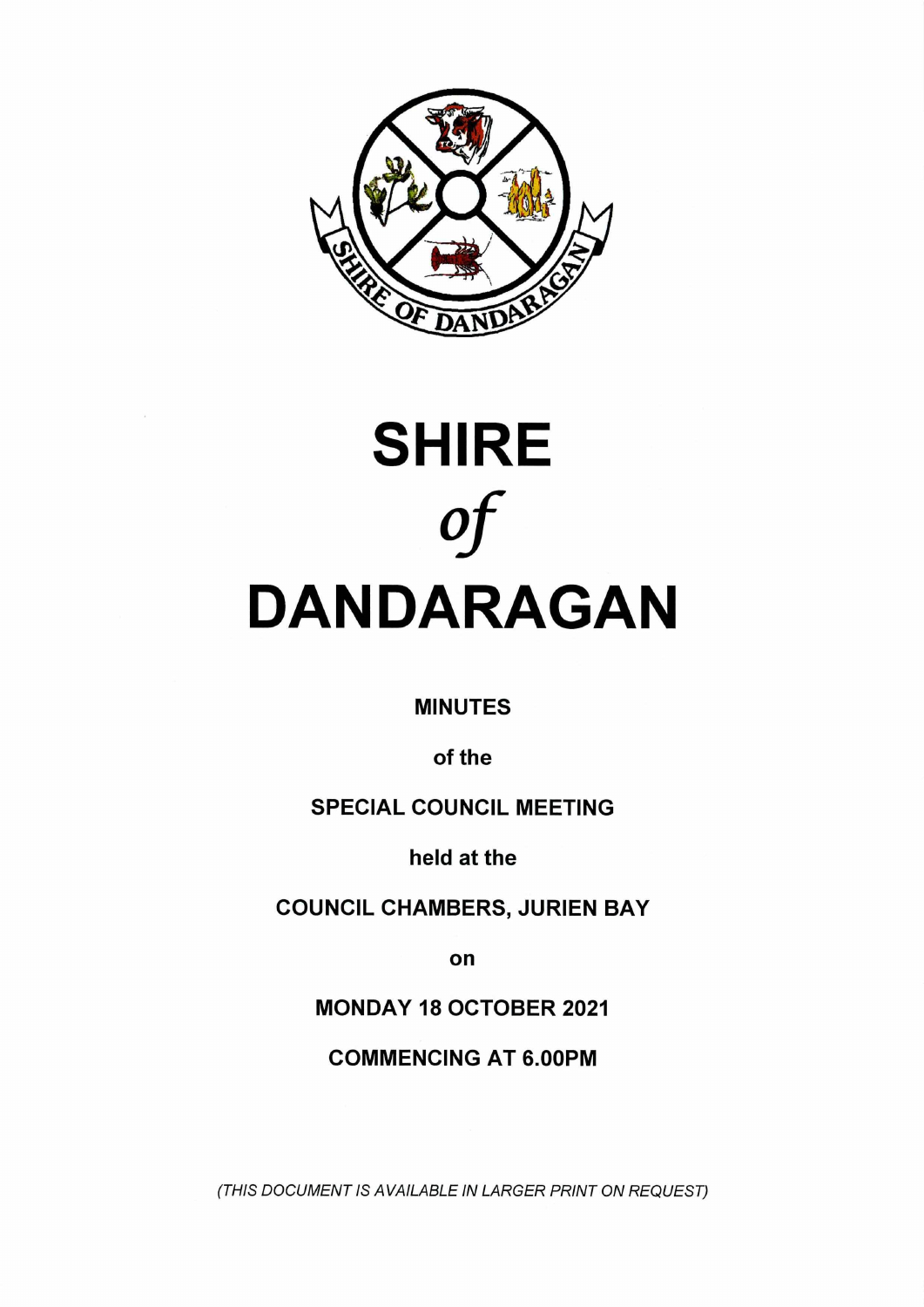**MINUTES FOR SPECIAL COUNCIL MEETING HELD MONDAY 18 OCTOBER 2021**

### **<sup>1</sup> DECLARATION OF OPENING / ANNOUNCEMENT OF VISITORS**

#### **1.1 DECLARATION OF OPENING**

The Chief Executive Officer declared the meeting open at 6.00pm and welcomed those present.

*"I would like to acknowledge the traditional owners of the land we are meeting on today, the Yued people ofthe great Nyungar Nation and we pay ourrespects to Elders both past, present and emerging***."**

### **1.2 ELECTION AND DECLARATION OF PRESIDENT AND DEPUTY PRESIDENT**

### **1.2.1 ELECTION OF PRESIDENT**

The Chief Executive Officer advised that he had received one written nomination for Councillor Holmes. The Chief Executive Officer then called for nominations from the floor, none were forthcoming and the Chief Executive Officer declared the nomination period closed. Being that there was only the one nomination for President which was accepted by Councillor Holmes, the Chief Executive Officer announced that Councillor Holmes had been elected unopposed to the office of President for a period of two (2) years.

### **1.2.2 SWEARING IN OF PRESIDENT**

Councillor Holmes made the declaration in the prescribed form before Peter Scharf, JP. The forms were duly signed.

Councillor Holmes took the Chair and presided over the meeting.

#### **1.2.3 ELECTION OF DEPUTY PRESIDENT**

The President advised that she had received one written nomination for Councillor Scharf and there were no further nominations from the floor. Being that there was only one nomination for Deputy President which was accepted by Councillor Scharf, the President announced that Councillor Scharf had been elected unopposed to the office of Deputy President for a period of two (2) years.

## **1.2.4 SWEARING IN OF DEPUTY PRESIDENT**

Councillor Scharf made the declaration in the prescribed form before Ann Eyre, JP. The forms were duly signed.

As part of the Shire of Dandaragan's tradition, Councillor Holmes, the Presiding Member congratulated the Deputy President and new Councillors in recognition of their election to the Council. Councillor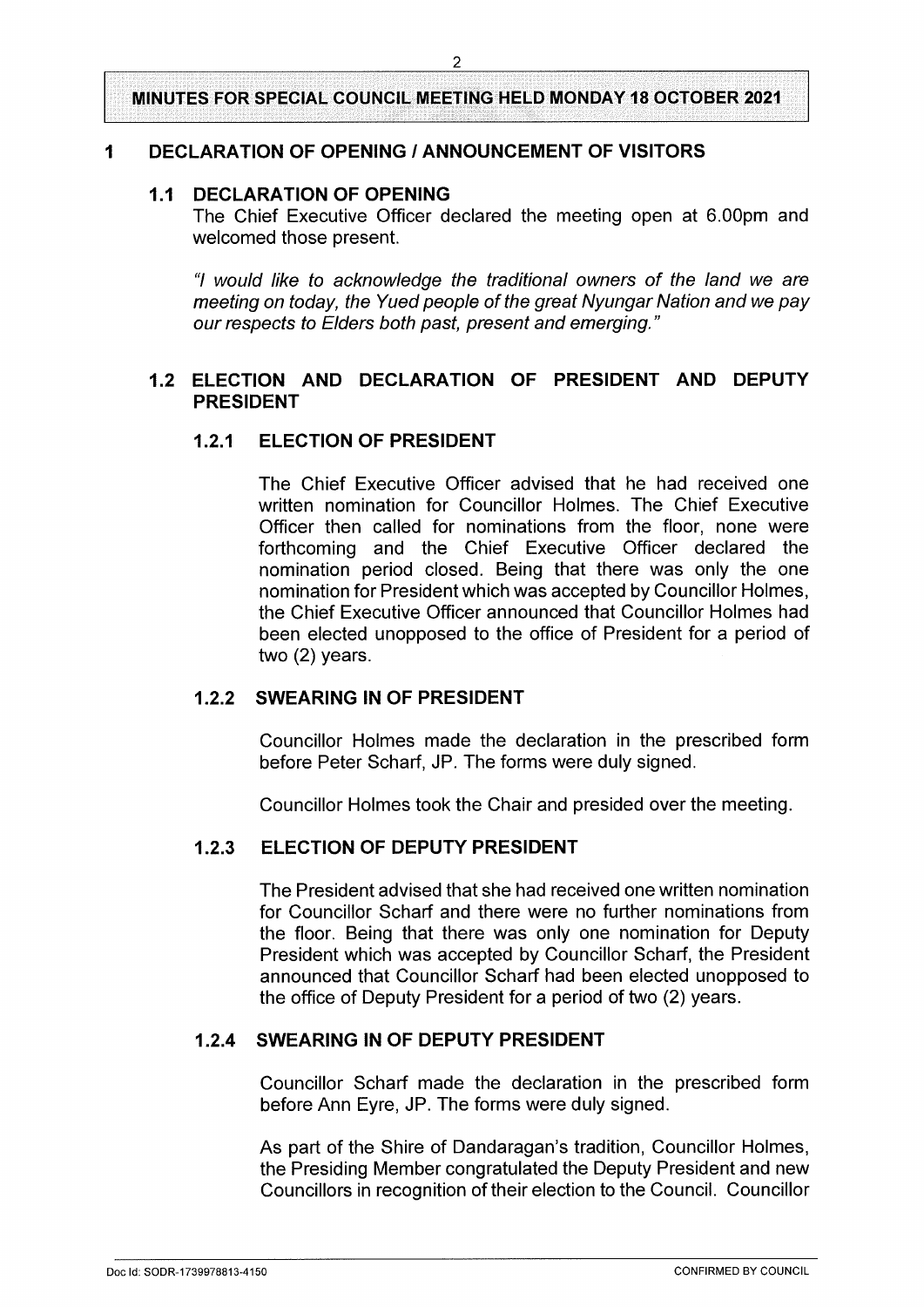## **MINUTES FOR SPECIAL COUNCIL MEETING HELD MONDAY 18 OCTOBER 2021**

3

Holmes also thanked Peter Scharf, JP, & Ann Eyre, JP, for officiating the oaths.

### **1.3 DISCLAIMER READING**

The disclaimer was read aloud as there 6 members of the public present.

*"No responsibility whatsoever is implied or accepted by the Shire of Dandaragan for any act, omission or statement or intimation occurring during this meeting.*

*It* is strongly advised that persons do not act on what is heard at this meeting *and should only rely on written confirmation of Council's decision, which will be provided within fourteen (14) days of this meeting."*

## **2 RECORD OF ATTENDANCE / APOLOGIES / APPROVED LEAVE OF ABSENCE**

#### **Members**

Councillor L Holmes (President) Councillor P Scharf (Deputy President) Councillor A Eyre Councillor W Gibson Councillor R Shanhun Councillor J Clarke Councillor M McDonald Councillor R Glasfurd

## **Staff**

Mr B Bailey Mr S Clayton Mr B Pepper Ms R Headland Ms M Perkins Mr T O'Gorman

(Chief Executive Officer) (Executive Manager Corporate & Community Services) (Executive Manager Infrastructure) (Council Secretary & PA) (Manager Community & Customer Service) (Manager Economic Development)

### **Apologies**

Councillor R Rybarczyk

### **Approved Leave of Absence**

Nil

### **3 PUBLIC QUESTION TIME**

Nil